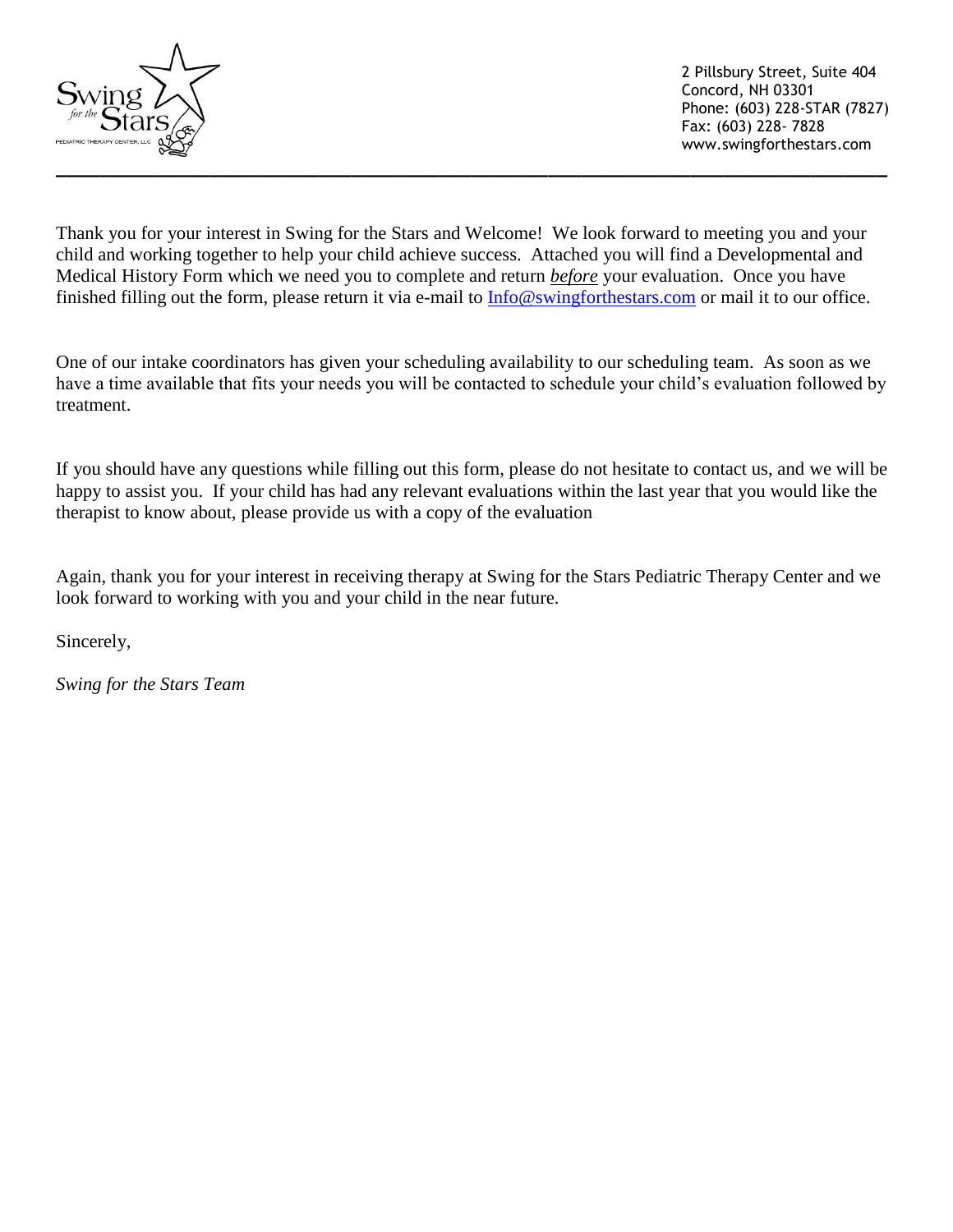

 2 Pillsbury Street, Suite 404 Concord, NH 03301 Phone: (603) 228-STAR (7827) Fax: (603) 228- 7828 www.swingforthestars.com

# **Developmental / Medical History Form**

Please fill in all the information requested to the best of your knowledge. This information will be important for us during the evaluation process and will help us to better understand your child's needs. Your time and attention in completing this form is greatly appreciated. Thank you!

### **Identifying Information**

| Child's Name:                                                                                                                                                                                                                                                                                                  |                                                                                                                                                                                                                                                                                                                                                                                                                 | Male ______ Female _____ |
|----------------------------------------------------------------------------------------------------------------------------------------------------------------------------------------------------------------------------------------------------------------------------------------------------------------|-----------------------------------------------------------------------------------------------------------------------------------------------------------------------------------------------------------------------------------------------------------------------------------------------------------------------------------------------------------------------------------------------------------------|--------------------------|
|                                                                                                                                                                                                                                                                                                                |                                                                                                                                                                                                                                                                                                                                                                                                                 |                          |
| <u> Alexandro Alexandro Alexandro Alexandro Alexandro Alexandro Alexandro Alexandro Alexandro Alexandro Alexandro </u>                                                                                                                                                                                         |                                                                                                                                                                                                                                                                                                                                                                                                                 |                          |
|                                                                                                                                                                                                                                                                                                                |                                                                                                                                                                                                                                                                                                                                                                                                                 |                          |
|                                                                                                                                                                                                                                                                                                                | Primary Mode of Communication (signs, words, pictures: _____                                                                                                                                                                                                                                                                                                                                                    |                          |
|                                                                                                                                                                                                                                                                                                                |                                                                                                                                                                                                                                                                                                                                                                                                                 |                          |
|                                                                                                                                                                                                                                                                                                                |                                                                                                                                                                                                                                                                                                                                                                                                                 |                          |
|                                                                                                                                                                                                                                                                                                                | Employer:                                                                                                                                                                                                                                                                                                                                                                                                       |                          |
| $Preferred phone #: ____________$                                                                                                                                                                                                                                                                              | Type of phone: $\frac{1}{\sqrt{1-\frac{1}{2}}}\left\{ \frac{1}{2}, \frac{1}{2}, \frac{1}{2}, \frac{1}{2}, \frac{1}{2}, \frac{1}{2}, \frac{1}{2}, \frac{1}{2}, \frac{1}{2}, \frac{1}{2}, \frac{1}{2}, \frac{1}{2}, \frac{1}{2}, \frac{1}{2}, \frac{1}{2}, \frac{1}{2}, \frac{1}{2}, \frac{1}{2}, \frac{1}{2}, \frac{1}{2}, \frac{1}{2}, \frac{1}{2}, \frac{1}{2}, \frac{1}{2}, \frac{1}{2}, \frac{1}{2}, \frac{$ |                          |
|                                                                                                                                                                                                                                                                                                                | Type of phone: $\sqrt{\frac{2}{1-\frac{1}{2}} \cdot \frac{1}{2-\frac{1}{2}} \cdot \frac{1}{2-\frac{1}{2}} \cdot \frac{1}{2-\frac{1}{2}}}$                                                                                                                                                                                                                                                                       |                          |
|                                                                                                                                                                                                                                                                                                                |                                                                                                                                                                                                                                                                                                                                                                                                                 |                          |
|                                                                                                                                                                                                                                                                                                                |                                                                                                                                                                                                                                                                                                                                                                                                                 |                          |
|                                                                                                                                                                                                                                                                                                                |                                                                                                                                                                                                                                                                                                                                                                                                                 |                          |
| Secondary phone #: $\frac{1}{2}$ $\frac{1}{2}$ $\frac{1}{2}$ $\frac{1}{2}$ $\frac{1}{2}$ $\frac{1}{2}$ $\frac{1}{2}$ $\frac{1}{2}$ $\frac{1}{2}$ $\frac{1}{2}$ $\frac{1}{2}$ $\frac{1}{2}$ $\frac{1}{2}$ $\frac{1}{2}$ $\frac{1}{2}$ $\frac{1}{2}$ $\frac{1}{2}$ $\frac{1}{2}$ $\frac{1}{2}$ $\frac{1}{2}$ $\$ |                                                                                                                                                                                                                                                                                                                                                                                                                 |                          |

Names and ages of the people currently living in your home:

| Name | Age | Relationship to child |
|------|-----|-----------------------|
|      |     |                       |
|      |     |                       |
|      |     |                       |
|      |     |                       |

| How did you hear about us?: |              |
|-----------------------------|--------------|
|                             | Phone $\#$ : |
| Address:                    | Fax #:       |
|                             |              |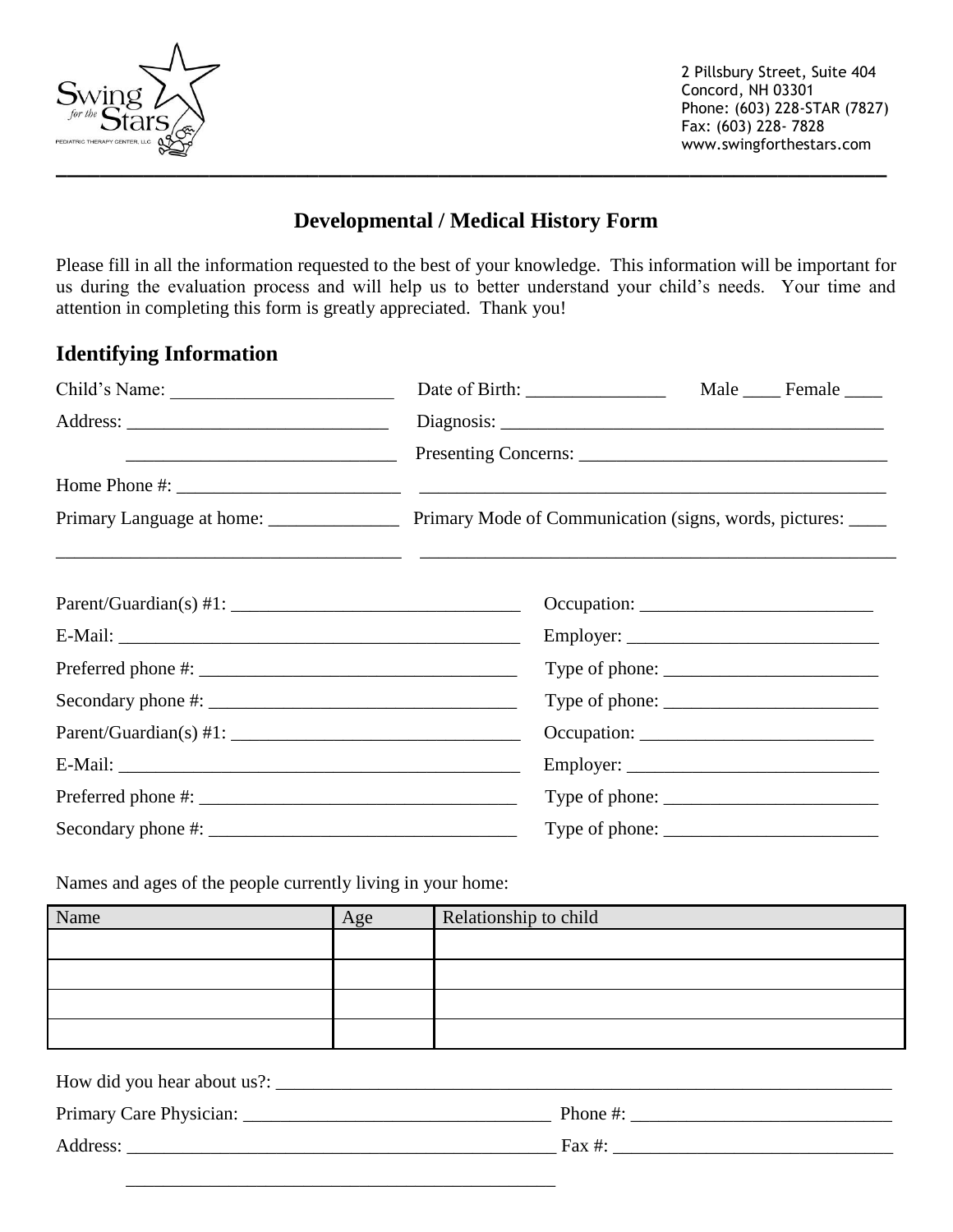#### **Birth History**

Describe your pregnancy (typical, non-remarkable, environmental stress, physical or emotional stress,

 $compleations):$ 

|                                                                                         | Was the baby full term: Yes_____ No_____ # Weeks: ______ Length of hospital stay: _________________            |  |  |
|-----------------------------------------------------------------------------------------|----------------------------------------------------------------------------------------------------------------|--|--|
|                                                                                         | Vaginal or C-Section: _____________ Were suction or forceps used? Indicate which: _________________            |  |  |
|                                                                                         |                                                                                                                |  |  |
|                                                                                         |                                                                                                                |  |  |
|                                                                                         |                                                                                                                |  |  |
|                                                                                         | Did your child require any additional medical attention (NICU, oxygen, etc)?: ________________________________ |  |  |
|                                                                                         |                                                                                                                |  |  |
|                                                                                         |                                                                                                                |  |  |
|                                                                                         |                                                                                                                |  |  |
|                                                                                         |                                                                                                                |  |  |
| <b>Infancy / Early Childhood</b><br>Please describe your child's early feeding history: |                                                                                                                |  |  |

☐Breast Fed ☐Bottle Fed ☐Other (please describe): \_\_\_\_\_\_\_\_\_\_\_\_\_\_\_\_\_\_\_\_\_\_\_\_\_\_\_\_\_\_\_\_\_\_

**\_\_\_\_\_\_\_\_\_\_\_\_\_\_\_\_\_\_\_\_\_\_\_\_\_\_\_\_\_\_\_\_\_\_\_\_\_\_\_\_\_\_\_\_\_**

Check the box that indicates your child's reaction to the following areas during infancy and early childhood

|                                      | Always | Frequently | Occasionally | Seldom/Never |
|--------------------------------------|--------|------------|--------------|--------------|
| Fussy / Colicky                      |        |            |              |              |
| Good natured- non demanding          |        |            |              |              |
| Difficulties with eating             |        |            |              |              |
| Difficulties with sleeping           |        |            |              |              |
| Tolerate being left with caregiver   |        |            |              |              |
| Enjoyed being on stomach             |        |            |              |              |
| Enjoyed being held                   |        |            |              |              |
| Enjoyed being on back                |        |            |              |              |
| Enjoyed bouncing                     |        |            |              |              |
| Enjoyed swinging                     |        |            |              |              |
| Tantrums / emotional outbursts       |        |            |              |              |
| Easily calmed or consoled when upset |        |            |              |              |

Please list the approximate ages at which your child met the following developmental milestones:

| Milestone          | Age Met | Milestone                  | Age Met |
|--------------------|---------|----------------------------|---------|
| Roll over          |         | Eat solid foods            |         |
| Sit unsupported    |         | Drink from open cup        |         |
| Crawl              |         | Use spoon independently    |         |
| Cruise             |         | Feed self independently    |         |
| Walk               |         | Put on shirt independently |         |
| Speak first word   |         | Put on pants independently |         |
| Speak in sentences |         | Become toilet trained      |         |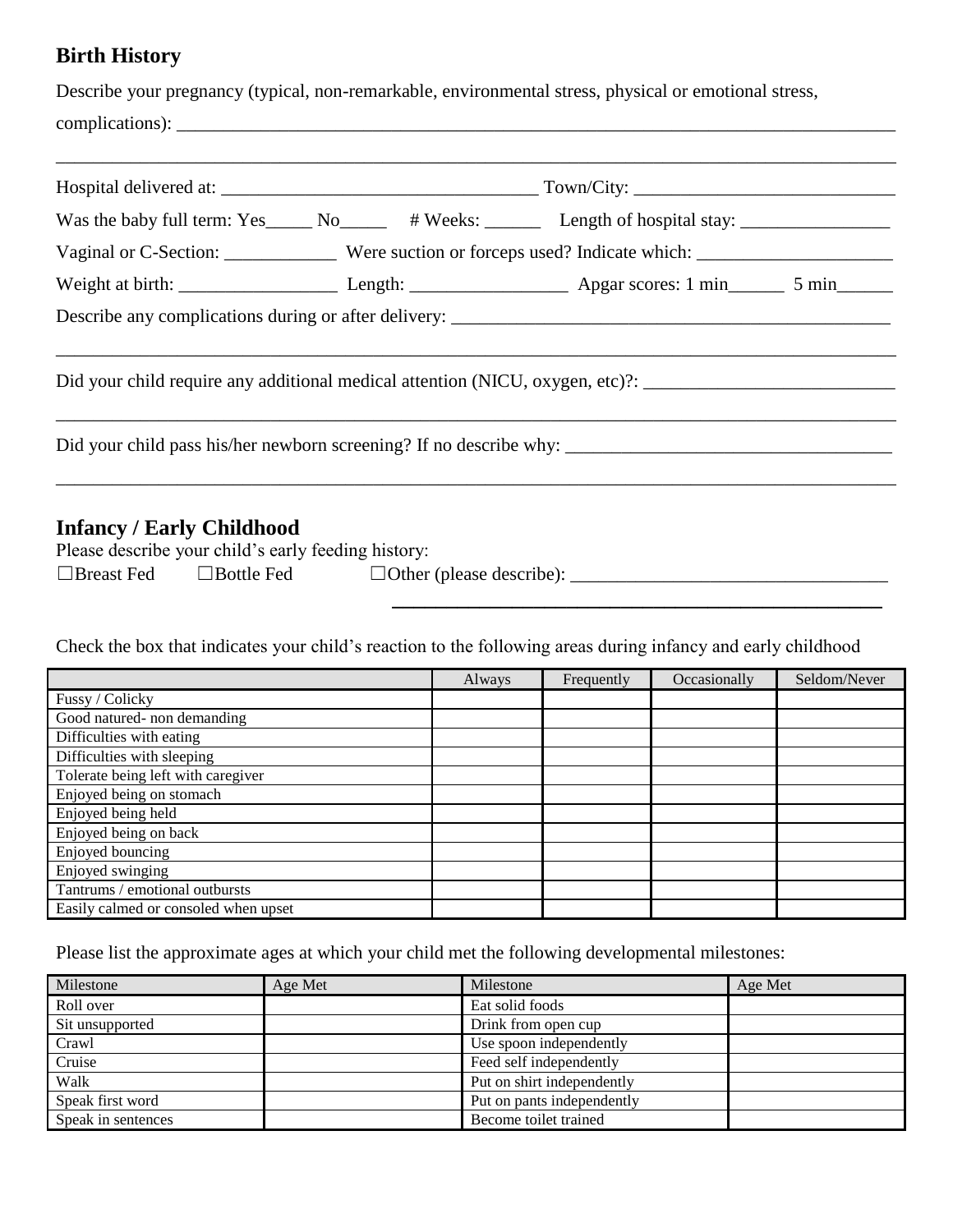### **Medical History**

Have you had any concerns regarding your child's overall development?: No Yes\_\_\_\_\_ (explain below)

\_\_\_\_\_\_\_\_\_\_\_\_\_\_\_\_\_\_\_\_\_\_\_\_\_\_\_\_\_\_\_\_\_\_\_\_\_\_\_\_\_\_\_\_\_\_\_\_\_\_\_\_\_\_\_\_\_\_\_\_\_\_\_\_\_\_\_\_\_\_\_\_\_\_\_\_\_\_\_\_\_\_\_\_\_\_\_\_\_\_

| Concern                         | Past | Present | Concern                          | Past | Present |
|---------------------------------|------|---------|----------------------------------|------|---------|
| Allergies                       |      |         | Arthritis                        |      |         |
| Asthma                          |      |         | Bedwetting                       |      |         |
| Behavior problems               |      |         | Birth or congenital malformation |      |         |
| Cancer                          |      |         | Chicken pox                      |      |         |
| Chronic diarrhea                |      |         | Constipation                     |      |         |
| <b>Diabetes</b>                 |      |         | Ear Infections                   |      |         |
| Eczema                          |      |         | <b>Emotional Problems</b>        |      |         |
| Headaches (chronic)             |      |         | High fevers                      |      |         |
| Measles                         |      |         | Meningitis                       |      |         |
| Poisoning                       |      |         | <b>Seizures</b>                  |      |         |
| <b>Urinary Tract Infections</b> |      |         | Wetting during the day           |      |         |
| Sinusitis                       |      |         | Tonsillitis                      |      |         |
| <b>GERD</b>                     |      |         |                                  |      |         |
| Other:                          |      |         |                                  |      |         |

 $P_{0.989}$  any health concerns that your child has or has had in the past

List any allergies or medical precautions your child has: \_\_\_\_\_\_\_\_\_\_\_\_\_\_\_\_\_\_\_\_\_\_\_\_\_\_\_\_\_\_\_\_\_\_\_\_\_\_\_\_\_\_\_\_

Is your child currently taking any medications on a regular basis? No\_\_\_\_\_\_ Yes\_\_\_\_\_\_ (complete below)

\_\_\_\_\_\_\_\_\_\_\_\_\_\_\_\_\_\_\_\_\_\_\_\_\_\_\_\_\_\_\_\_\_\_\_\_\_\_\_\_\_\_\_\_\_\_\_\_\_\_\_\_\_\_\_\_\_\_\_\_\_\_\_\_\_\_\_\_\_\_\_\_\_\_\_\_\_\_\_\_\_\_\_\_\_\_\_\_\_\_

| <b>Medication Name</b> | <b>Josage</b> | Purpose of medication |
|------------------------|---------------|-----------------------|
|                        |               |                       |
|                        |               |                       |
|                        |               |                       |

Please list any evaluations your child has had prior to this assessment:

| Date of<br>Evaluation | Place of Evaluation | Name of Evaluator | <b>Results of Assessment</b> |
|-----------------------|---------------------|-------------------|------------------------------|
|                       |                     |                   |                              |
|                       |                     |                   |                              |
|                       |                     |                   |                              |
|                       |                     |                   |                              |

When was the last time your child had his/her **vision** and **hearing** evaluated and what were the results? \_\_\_\_\_\_\_

\_\_\_\_\_\_\_\_\_\_\_\_\_\_\_\_\_\_\_\_\_\_\_\_\_\_\_\_\_\_\_\_\_\_\_\_\_\_\_\_\_\_\_\_\_\_\_\_\_\_\_\_\_\_\_\_\_\_\_\_\_\_\_\_\_\_\_\_\_\_\_\_\_\_\_\_\_\_\_\_\_\_\_\_\_\_\_\_\_\_

\_\_\_\_\_\_\_\_\_\_\_\_\_\_\_\_\_\_\_\_\_\_\_\_\_\_\_\_\_\_\_\_\_\_\_\_\_\_\_\_\_\_\_\_\_\_\_\_\_\_\_\_\_\_\_\_\_\_\_\_\_\_\_\_\_\_\_\_\_\_\_\_\_\_\_\_\_\_\_\_\_\_\_\_\_\_\_\_\_\_

| Who completed the hearing and/or vision evaluation?: |  |  |
|------------------------------------------------------|--|--|
|                                                      |  |  |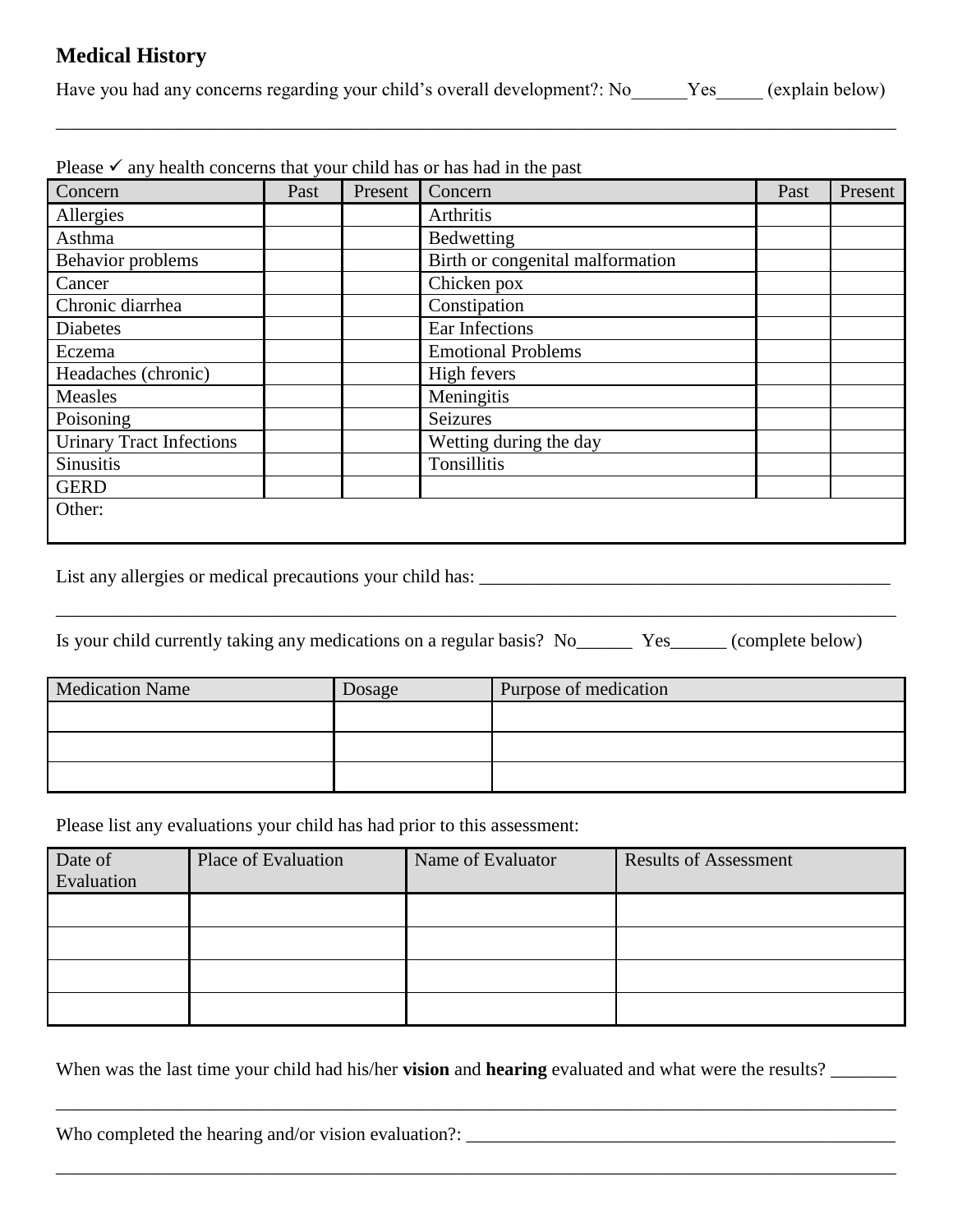|                  | Has your child had any surgeries or serious injuries? If so, please describe: ________________________________                                     |           |
|------------------|----------------------------------------------------------------------------------------------------------------------------------------------------|-----------|
|                  | Is there any more information that you feel we should know about your child: _________________________________                                     |           |
| <b>Education</b> |                                                                                                                                                    |           |
|                  | Does your child currently attend school? No_______ Yes______ (if so please fill out the remainder of this section)                                 |           |
|                  |                                                                                                                                                    |           |
|                  |                                                                                                                                                    |           |
|                  | Does your child receive any services at school? No ______ Yes_____                                                                                 |           |
| $\checkmark$     | Service Type                                                                                                                                       | Frequency |
|                  | Occupational Therapy                                                                                                                               |           |
|                  | Physical Therapy <b>Exercise 2</b> Physical Therapy<br>Speech Therapy                                                                              |           |
|                  | <u> 1989 - Andrea Barbara, amerikan personal dan personal dan personal dan personal dan personal dan personal da</u><br><b>Resource Assistance</b> |           |
|                  |                                                                                                                                                    |           |
|                  | Is your child involved in any extracurricular activities?: No Yes                                                                                  |           |
|                  | <b>General Information</b>                                                                                                                         |           |
|                  |                                                                                                                                                    |           |
|                  |                                                                                                                                                    |           |
|                  |                                                                                                                                                    |           |
|                  |                                                                                                                                                    |           |

\_\_\_\_\_\_\_\_\_\_\_\_\_\_\_\_\_\_\_\_\_\_\_\_\_\_\_\_\_\_\_\_\_\_\_\_\_\_\_\_\_\_\_\_\_\_\_\_\_\_\_\_\_\_\_\_\_\_\_\_\_\_\_\_\_\_\_\_\_\_\_\_\_\_\_\_\_\_\_\_\_\_\_\_\_\_\_\_\_\_